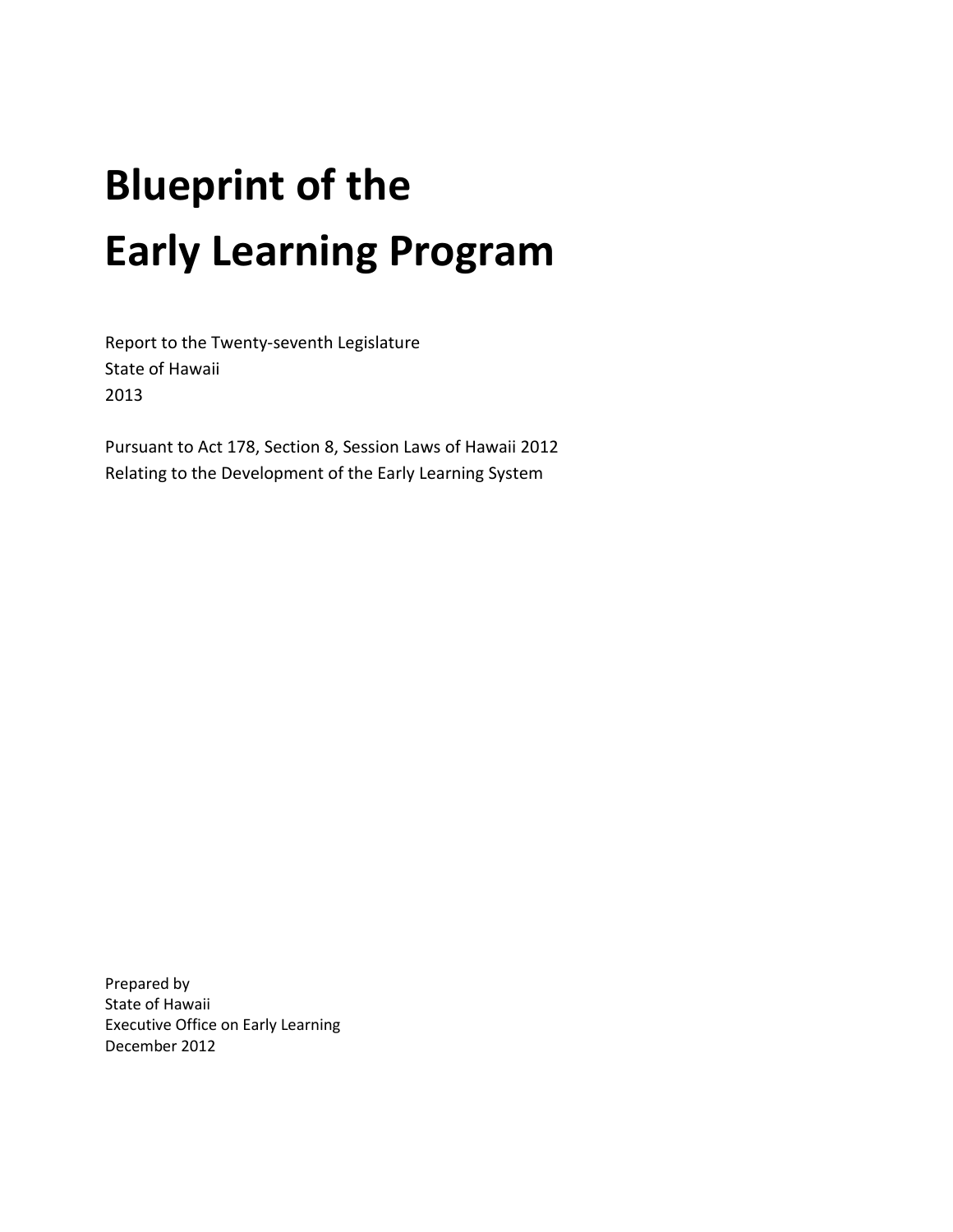# *Blueprint of the Early Learning Program*

# **BACKGROUND**

# **WHY ARE HIGH-QUALITY EARLY LEARNING EXPERIENCES IMPORTANT?**

The past decade has seen a substantial increase in public investment in early learning programs by federal, state, and local governments. Though most programs target economically disadvantaged children, 13 state programs are working to serve all children.

# **Proven to Help Children Succeed**

These investments have been driven by significant research affirming the positive effects of high-quality early learning programs on the physical, cognitive, linguistic, social, and emotional outcomes of young children.

Provided with such opportunities, children are more likely to succeed in kindergarten and beyond, and more likely to grow into healthy, capable, and contributing adults. Studies have proven that high-quality programs are especially effective for high-risk children, including low-income and otherwise disadvantaged children, with the great potential to alter their lifetime trajectories.

#### **Society Wins**

Well-executed and well-targeted early learning programs have immediate and long-term benefits not only for the children participating in the programs, but also for the societies in which they live. Societies that invest boast higher levels of educational attainment; reduced homelessness, crime, and substance abuse; improved health; and better overall social and economic well-being.

The social and economic benefits to taxpayers far outweigh the costs of such a program, as detailed in Dr. Clive Belfield's 2008 economic analysis that calculated a likely return of \$4.20 for every dollar that is invested in a statewide early learning program for Hawaii's four-year-olds. The early learning sector itself has been identified as a vital economic driver for the State: it employs more than 9,000 residents and enables thousands of parents to participate in the labor force and pursue educational advancement while also preparing the future workforce and contributing to the local economy through purchases and support of other industries.

Today, more than 40 percent of Hawaii's children start kindergarten without having participated in an early learning program. According to kindergarten teachers in our Department of Education, many of them could be developmentally 18-24 months behind their peers who have attended a program. In 2011-2012, a low percentage of kindergarten classes had the majority of their students entering school with the skills and characteristics necessary for school success, including essential reading and math skills (25 percent) and socio-emotional behaviors (47 percent). Hawaii is currently one of only 11 states in the nation that does not offer a state-funded early learning program.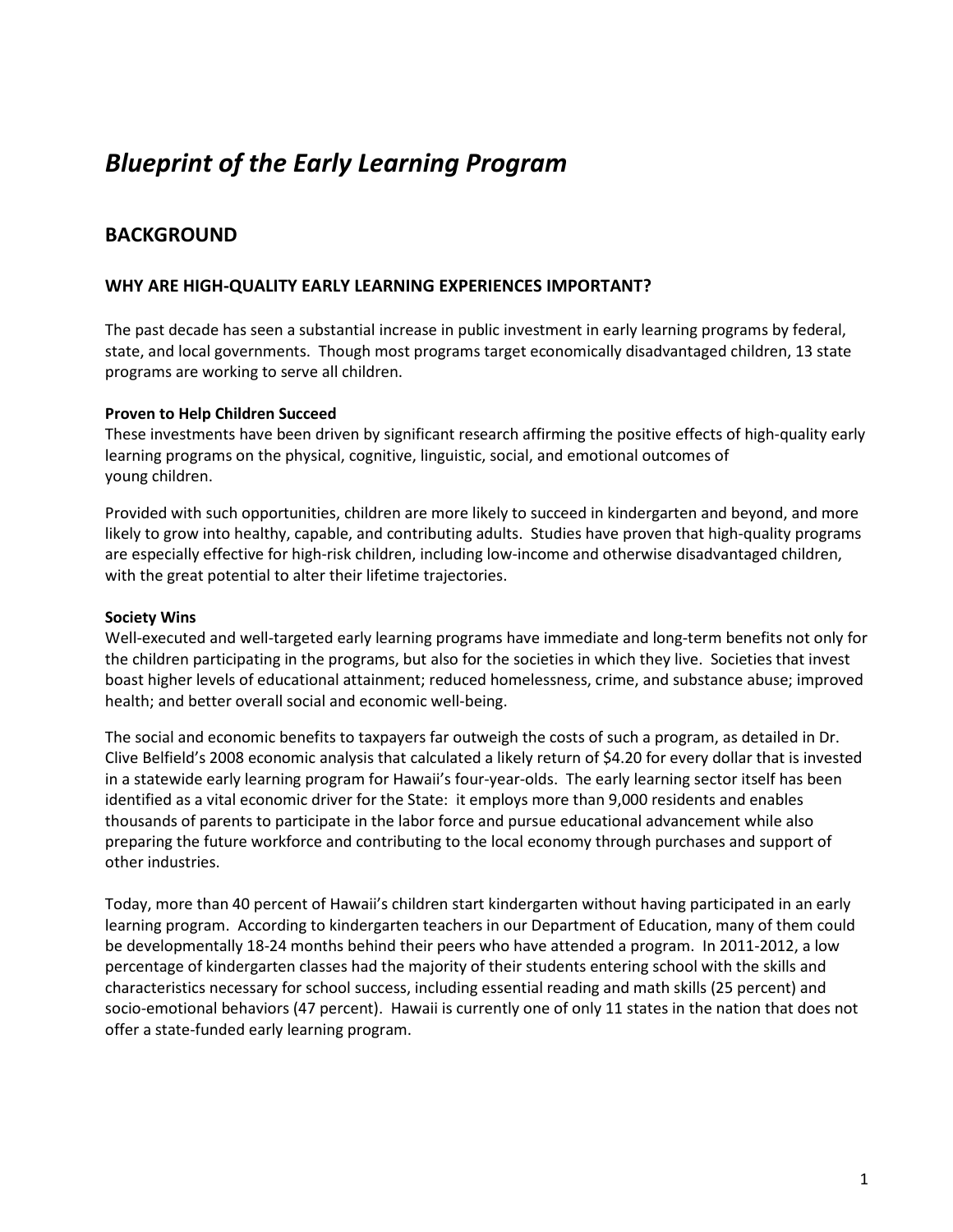# **WHAT WE'RE DOING ABOUT IT**

We are on the brink of changing this. Governor Neil Abercrombie, recognizing the immensely positive benefits of investing in early childhood development and learning, has made it a top priority for his administration.

The first achievement for this priority was the July 2011 appointment of Terry Lock as the early childhood coordinator in his office. This was followed by the establishment of the Executive Office on Early Learning (EOEL) in July 2012 through Act 178 to provide the Cabinet-level leadership and coordination needed to ensure the effective and efficient use of public resources for an early childhood development and learning system for children throughout the state, from prenatal to age five, by eliminating duplication of effort and engineering partnerships with the private sector. Ms. Lock was appointed as EOEL's first director.

# **Act 178**

Act 178, which the Hawaii State Legislature passed and Gov. Abercrombie signed into law in 2012:

- Established EOEL within the Office of the Governor beginning July 1, 2012, with permanent placement in DOE beginning July 1, 2015, for administrative purposes only;
- Established the Early Learning Advisory Board (ELAB) to advise EOEL, replacing the Early Learning Council;
- Repeals DOE's junior kindergarten program at the end of the 2013-2014 school year;
- Requires students to be five years old by July 31 of the school year to enter DOE kindergarten, beginning with the 2014-2015 school year; and
- **Requires the development and execution of a plan for the State's early learning system.**

EOEL has been tasked with ensuring high-quality early learning opportunities for children as a major step in building Hawaii's early childhood development and learning system.

# **Next Steps**

With the establishment of EOEL, Hawaii can now move forward with the development and implementation of the Governor's Early Learning Program. This blueprint outlines EOEL's plan to achieve its goal of providing our four-year-old children access to high-quality early learning opportunities, preparing them for success.

It is important to note that these plans are contingent upon the successful passage of legislation and subject to change.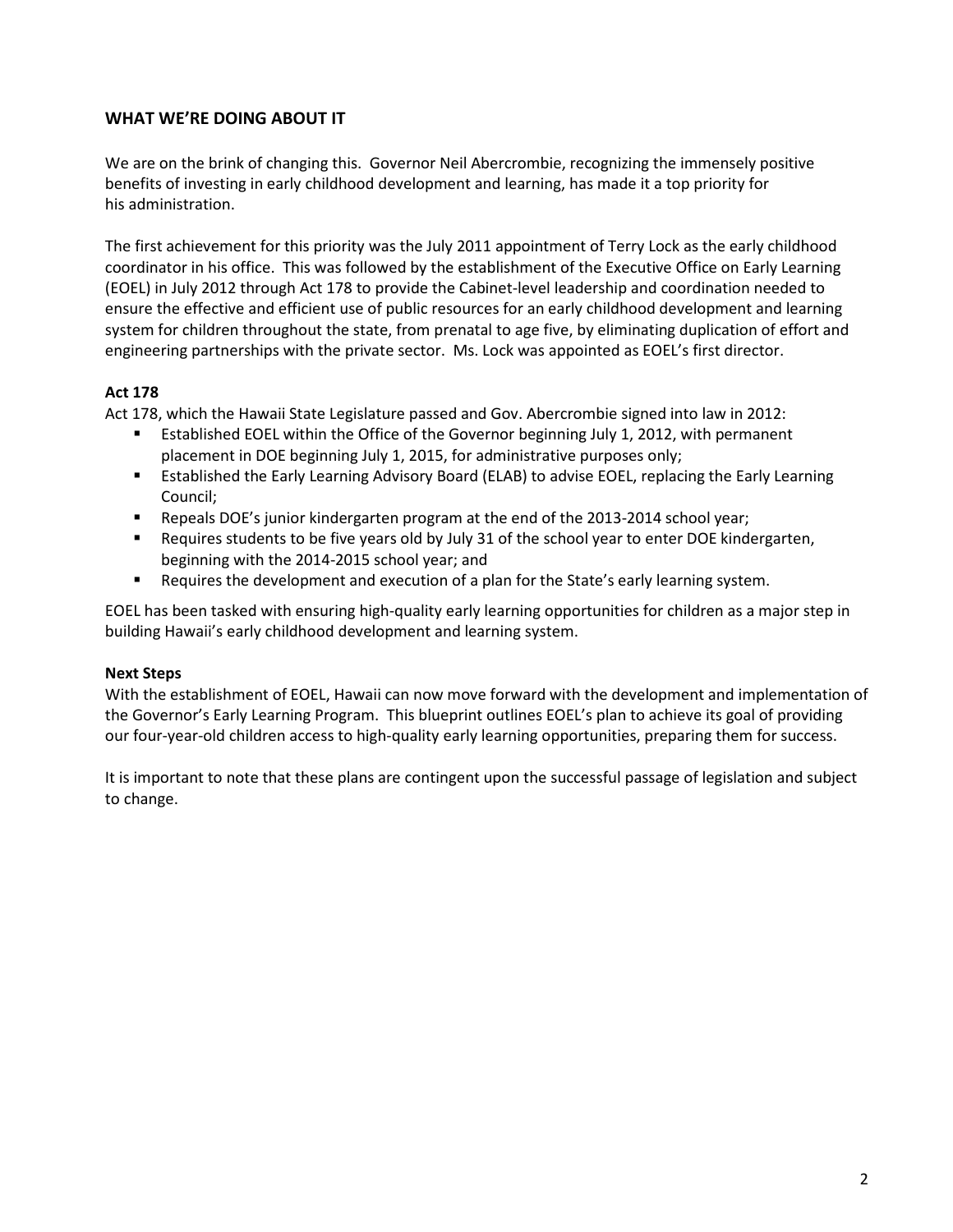# **THE EARLY LEARNING PROGRAM**

# **VISION**

All children will be valued, safe, healthy, and ready to succeed.

# **GOAL**

Four-year-old children will have access to high-quality early learning opportunities and be ready to succeed in school.

# **PURPOSE**

- To prepare children for school.
- To provide access to high-quality preschool that addresses children's physical, cognitive, linguistic, social, and emotional development.
- To assist low-income and working families.
- To reduce poverty.

# **PROGRAM SUMMARY**

High-quality early learning improves readiness for school and positions children for success. To benefit Hawaii's children, the Early Learning Program, which will involve voluntary participation of families, will address:

- **Affordability and access;**
- Shared responsibility between families and the State;
- **Partnerships with the private sector to build resources and funding; and**
- **Quality.**

Starting with building the workforce and addressing the teacher shortage, the Program will take some time to reach its goal. There are also not enough facilities to accommodate more of our four-year-olds. A mix of public and private early learning providers are needed for this to work, and building their capacity to become high-quality centers of early learning versus simply child care is key. A sliding fee scale based on families' need will help pay for the investment. This is no easy task, and community by community there will need to be significant buy-in by the public and private sectors to elevate our children's success rates.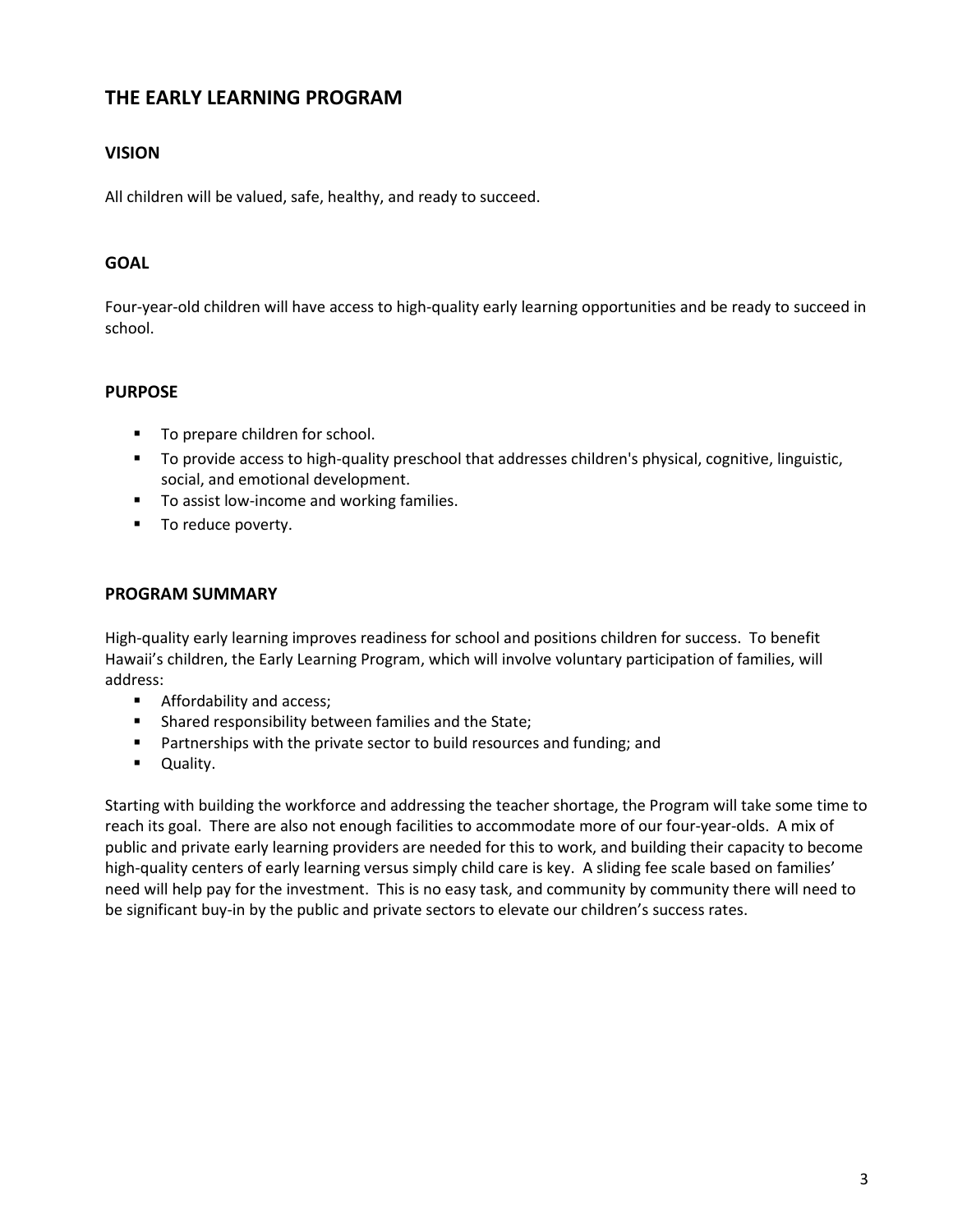# **CONTEXT OF THE EARLY LEARNING PROGRAM**

The Program will be administered by EOEL and is part of the plan being developed with stakeholders to focus on the outcomes we all want for our young children.

The Program will be part of a cohesive continuum of early childhood development and learning experiences for children from the prenatal to early school years.

- **1. Action Strategy.** EOEL is charged with coordinating and completing an action strategy that will help shape the State's policy agenda on behalf of children, from prenatal to third grade. The goal is to create partnerships and align policies and programs to improve health, safety, and school readiness and success. The first step is to engage partners across the state to define desired outcomes for children and families and identify critical strategies that will need to be prioritized, sequenced, and implemented over the next three years. Six workgroups have been involved in looking at child outcomes. Access to high-quality early learning opportunities, which the Program aims to provide, is a critical component in achieving the three overarching goals of this action strategy: children's health and development on track, kindergarten readiness, and proficiency by third grade.
- **2. From Birth to Higher Education**. EOEL, DOE, and the University of Hawaii (UH) system make up Hawaii's P-20 Partnerships for Education (P-20) and share the common goal of improving Hawaii's educational outcomes in an increasingly global economy. P-20 is one approach that has proven successful to strengthening the education pipeline from early childhood through higher education so that all students achieve career and college success.

The prenatal to third grade (P-3) component of P-20 is an approach to ensuring that young children have a seamless and high-quality educational experience from birth to age eight, or third grade, and links school readiness initiatives with school improvement efforts – valued by Gov. Abercrombie and his administration as an important aspect of an early learning system. P-3 focuses on partnering DOE elementary schools with a network of community-based early learning programs.

- **3. Change in Kindergarten Entry Age.** A State-funded early learning program is needed to:
	- Address the gap in early learning services for late-born four-year-olds when the entry age for kindergarten changes (a child will have to be five years old by July 31 of the school year); and
	- **Exentually serve more four-year-olds.**

# **PROGRAM DESIGN ELEMENTS**

- **1. Governance and leadership through EOEL.** EOEL, in partnership with ELAB, provides the vehicle to focus on how best to deliver services for children and families beyond the fragmented, individual program or funding stream approach. This allows for increased coordination between several departments, including DOE, UH, the Department of Health (DOH), and Department of Human Services (DHS), to develop and align policies, funding, programs, and practices that will affect the children, families, and community partners who participate in the Early Learning Program. EOEL will also partner with other government agencies, private foundations, businesses, and other community organizations. Collaboration and joint planning, shared resources, and shared information could result in greater impact of State funds on a clear set of common goals for children's development and learning.
- **2. Shared responsibility** of families and the State to pay for costs. When both the families and the State are invested in this effort, more benefit will be realized.
- **3. School day/school year schedule** (~30 hrs/wk, 10mos/yr). This mirrors the DOE schedule.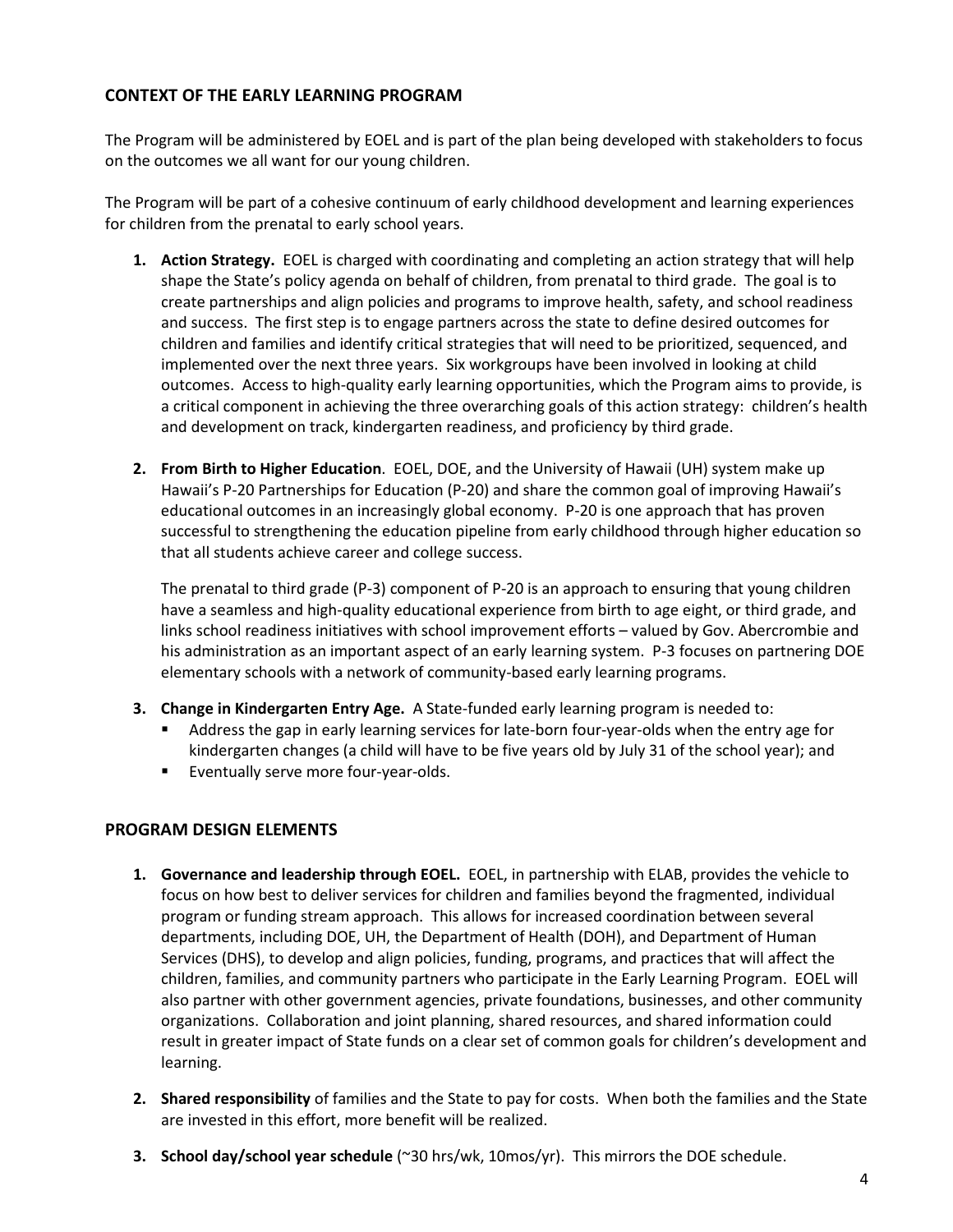- **4. Delivery through a mix of public and private early learning providers** to maximize use of the public and private sectors' capacity to provide services while offering families the choice of a setting or program that suits their needs and values.
- **5. Graduated implementation** to build funding and capacity of facilities and workforce, and phase in quality benchmarks for programs. As other states have learned, better access requires considerable time for both public and private collaborators to plan, develop, and review. This is especially the case with increasing early learning program capacity and raising the level of quality. It also takes time for states to commit funding.
	- a. **Funding**. The private sector organizations and the families who send their preschool-aged children to private programs – has been the principal investor in Hawaii's existing early learning system, based on the recent fiscal mapping project conducted by The Finance Project. Private-sector providers, who until now have been primarily responsible for educating our youngest keiki, cannot reach more of the children in need of the programs without more resources to improve access and quality. State resources for early learning are lacking and must be built up. As we increase the number of children participating in the Early Learning Program, the overall State investment must increase. The Program will also continue to build on partnerships with donors, philanthropists, and the business community.
	- b. **Physical capacity**.
		- i. Improve existing capacity. According to a recent EOEL survey of Head Start and private providers, about 40 percent of those surveyed will need improvements in their facilities to expand their services to more children, such as plumbing and upgrades in playground surfaces and equipment. New classroom furnishings and curriculum supplies will also be needed.
		- ii. Expand with new facilities. Improvements of existing capacity are not sufficient to accommodate the four-year-olds who will be served.
	- c. **Workforce capacity**. An adequately sized and qualified workforce is essential to the provision of high-quality early learning opportunities. There is a shortage of teachers who possess the qualifications likely to be required of programs that participate in the Early Learning Program. Thus, as those currently in the workforce upgrade their qualifications and more individuals are recruited to become teachers, accessible and affordable higher education opportunities and appropriate compensation are needed. In the survey conducted by EOEL, preschool directors indicated the need to:
		- i. Recruit staff with additional qualifications such as a college degree or specialized coursework (indicated by more than half of the directors surveyed), and provide professional development even for well-qualified staff to address the unique learning needs of older four-year-olds;
		- ii. Better understand kindergarten readiness expectations to help children be successful when they enter; and
		- iii. Develop new approaches that will offer stimulating and challenging experiences for children continuing in their programs for another year. About a third of all providers will need assistance to make changes in their curricula.
	- d. **Quality benchmarks**. Most states have steadily increased their quality standards over time, gradually phasing in selected benchmarks such as requiring teachers to have bachelor's degrees while developing accessible and affordable higher education pathways for them.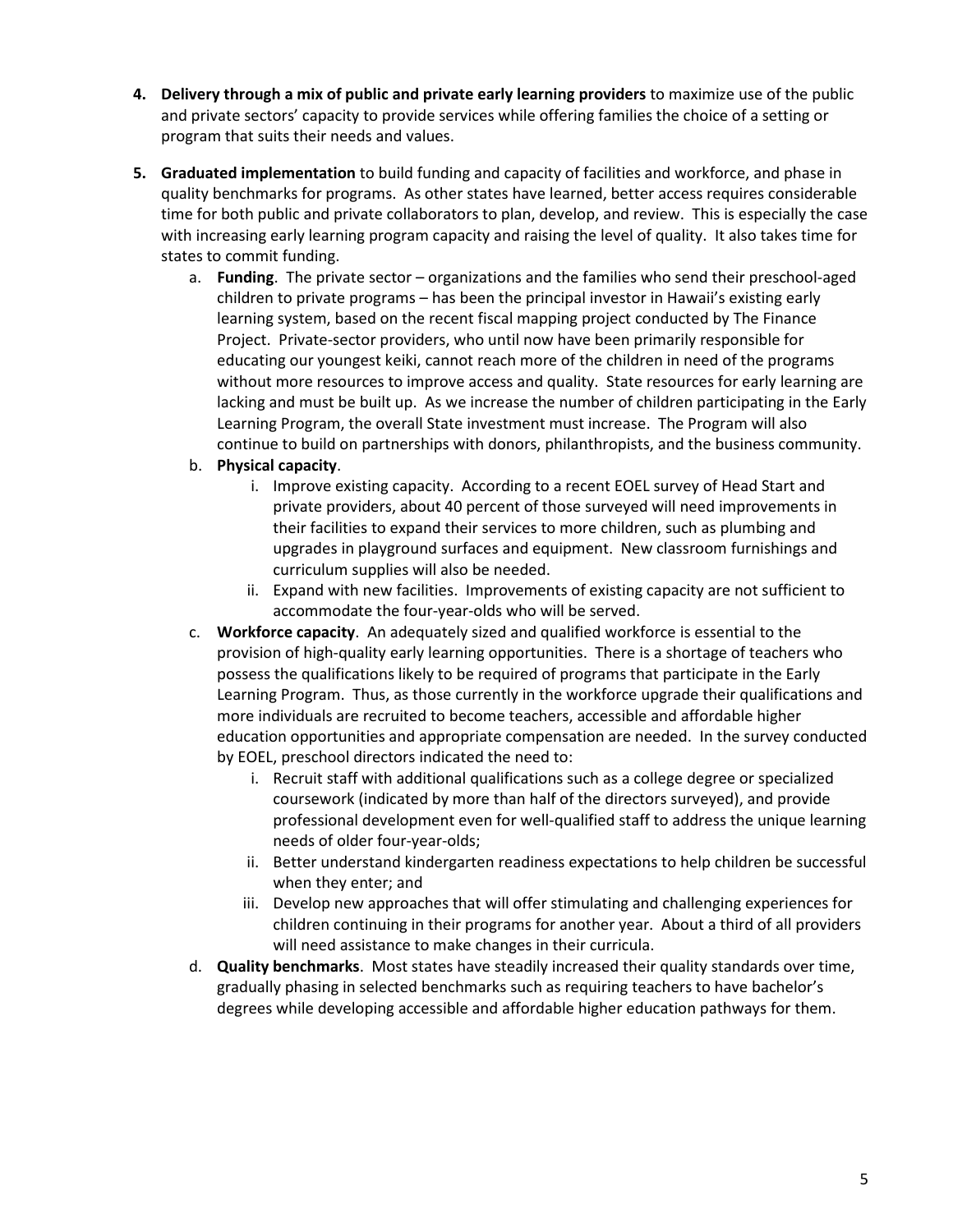- **6. Adherence to Early Learning Program standards and demonstration of continuous quality assurance**.Research demonstrates that only high-quality programs are effective in producing positive outcomes for children, both in the near- and long-term, so quality should be a critical component of any early learning program. Program standards provide a consistent, clear understanding of what program quality should entail, create awareness of the areas in which programs are succeeding and where they are falling short as far as quality, and guide continuous quality improvement activities. Once states establish their standards, they also establish monitoring mechanisms to ensure providers are accountable to the requirements as well as offer support for continuous improvement.
- **7. Use of the P-3 approach** to improve alignment and integration of early learning programs with K-12, as the first link to the P-20 educational pipeline.
- **8. Public engagement and family outreach and recruitment,** especially those who are hard to reach due to geography or lack of awareness and engagement, and would most benefit from the Early Learning Program. There needs to be increased awareness and understanding of:
	- a. The importance of the earliest years of a child's life and how those years set the foundation for overall development and success in school and beyond; and
	- b. The change in kindergarten entry age.
- **9. Coordination with other agencies and programs to provide comprehensive services for early childhood development and learning**, including before-/after-school/inter-session care, and health and social services. Children and families have needs for services beyond the school day.
	- a. Working families need before- and after-school child care.
	- b. Children and families need a comprehensive system of supports and services. Promotion of nutrition, oral health, behavioral health, and parenting is needed. Preschool directors say they need additional help to provide such services as developmental screenings, referrals for health and social services, parenting classes, and more intensive follow-up with parents on children's issues. This is particularly important in serving at-risk and vulnerable children.
- **10. Data to inform sound policy and improve practices**. A coherent and high-quality early learning system to meet our children's needs requires access to statewide information that accurately reflects their early learning needs and the diverse communities they live in. Data should be systematically collected, maintained, and analyzed. Current challenges include the following:
	- a. Data is mostly collected about programs and for individual agencies for specific purposes, resulting in data that is unmatched and difficult to use for assessment of the overall availability and effectiveness of early learning programs in relation to the needs for services across the state;
	- b. There is limited data on the workforce, professional development system, and fiscal resources that support the early learning system, including public and private sector funding and family payments for services; and
	- c. Data that is collected on the children who participate in early learning programs does not allow tracking of the impact, and assessment of the long-term effectiveness, of the programs.
- **11. Evaluation of the Early Learning Program** to determine to what extent and how well its objectives are being carried out by EOEL, to aid in the establishment of priorities for improvement and other decision making.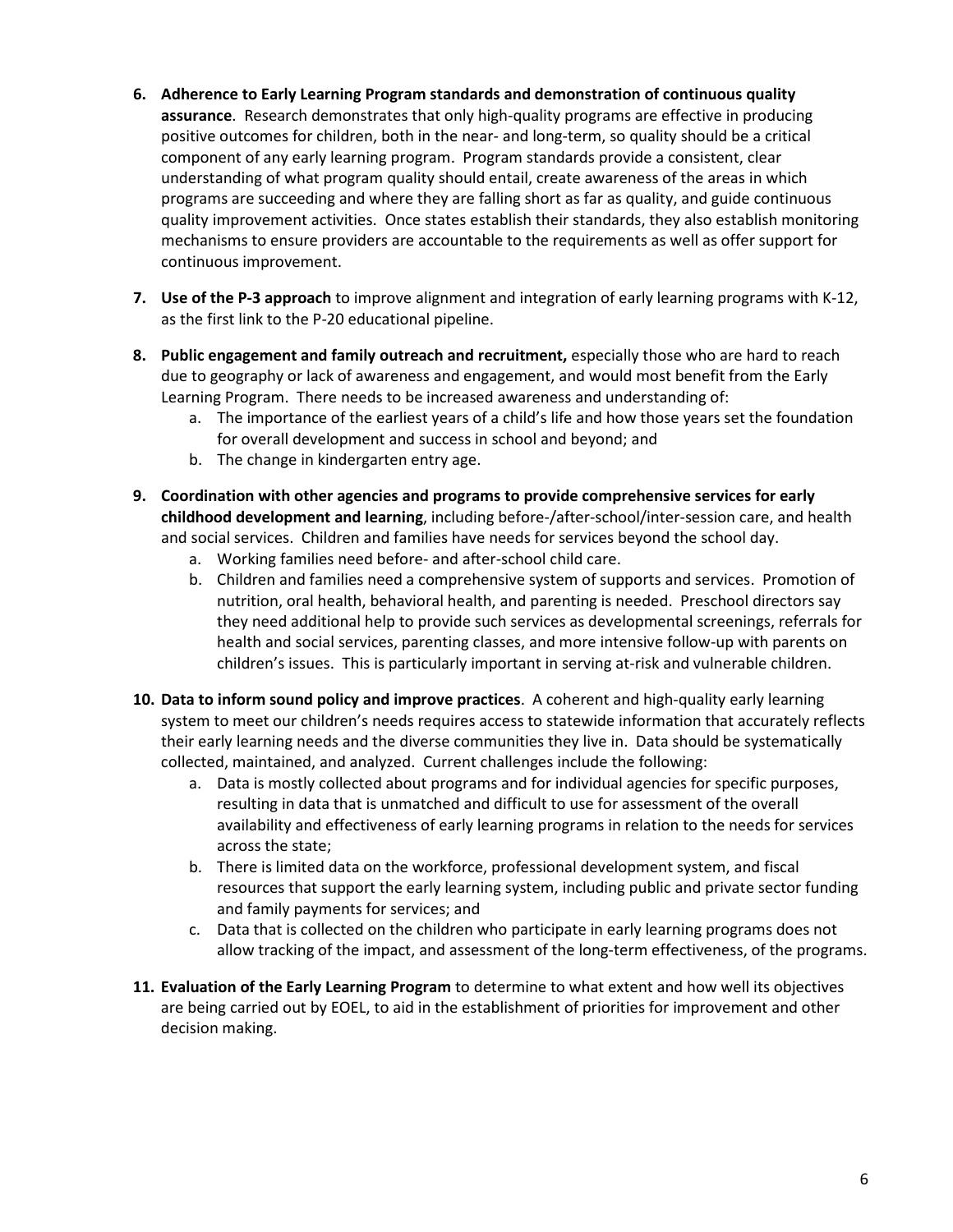# **IMPLEMENTATION: NUTS AND BOLTS**

*The following sections explain how these design elements have been incorporated into the implementation of the Early Learning Program.*

 $\mathbb{N}$ 

#### **Timeline for Implementation**

| Phase I: 2013-2015                                                                                                                                                                                  |                                                                                                                                                                                                   |                                                                                                                                                                                 |  |  |
|-----------------------------------------------------------------------------------------------------------------------------------------------------------------------------------------------------|---------------------------------------------------------------------------------------------------------------------------------------------------------------------------------------------------|---------------------------------------------------------------------------------------------------------------------------------------------------------------------------------|--|--|
| Year 1 -                                                                                                                                                                                            | Phase II: 2014-2016                                                                                                                                                                               |                                                                                                                                                                                 |  |  |
| <b>Preparation for</b><br>implementation:                                                                                                                                                           | <b>Years 2-3:</b>                                                                                                                                                                                 | Phase III: 2016-2023                                                                                                                                                            |  |  |
| Develop partnerships.<br>Procure service contracts.<br>Establish quality standards<br>and monitoring<br>mechanisms. Develop data<br>system. Recruitment of<br>teachers and outreach to<br>families. | Serve the cohort of children<br>(late-born 4-year-olds) who<br>would have been served by<br>DOE kindergarten.<br>Anticipate serving:<br>- 3,500 children in year 2.<br>-4,600 children in year 3. | <b>Years 4-10:</b><br>Serve more 4-year-olds each year.<br>Goal:<br>By the 2022-2023 school year, 4-<br>year-olds will have access to high-<br>quality early learning programs. |  |  |
| <b>Starting with Year 1:</b><br><b>Expand and improve</b><br>programs and workforce.                                                                                                                |                                                                                                                                                                                                   |                                                                                                                                                                                 |  |  |

# **Enroll Children and Families and Providers in the Program**

The following details how families and existing early learning providers can participate in the Early Learning Program.

# *Regarding Children and Families:*

- Child Eligibility
	- o **Family Income.**An important aspect of an early learning system is affordability for families benefiting their children. Because many middle-income families, especially those who are just entering the middle class, also struggle to meet the cost of early learning on their own, the Early Learning Program will support not only low-income but middle-income families as well.

The State and participating families will share in the responsibility for costs through a sliding fee scale based on family income. The cost for low-income families will be fully covered by the State to remove financial barriers that may prevent access for the portion of our population that would benefit most from early learning programs, but these families will be asked to give in the form of in-kind contributions.

o **Additional Risk Factors for Eligibility Priority.**In determining priorities for enrollment, consideration will also be given to children with special needs, such as children with developmental delays or disabilities, in foster care, in homeless families, who are English language learners, or at risk for child abuse and neglect.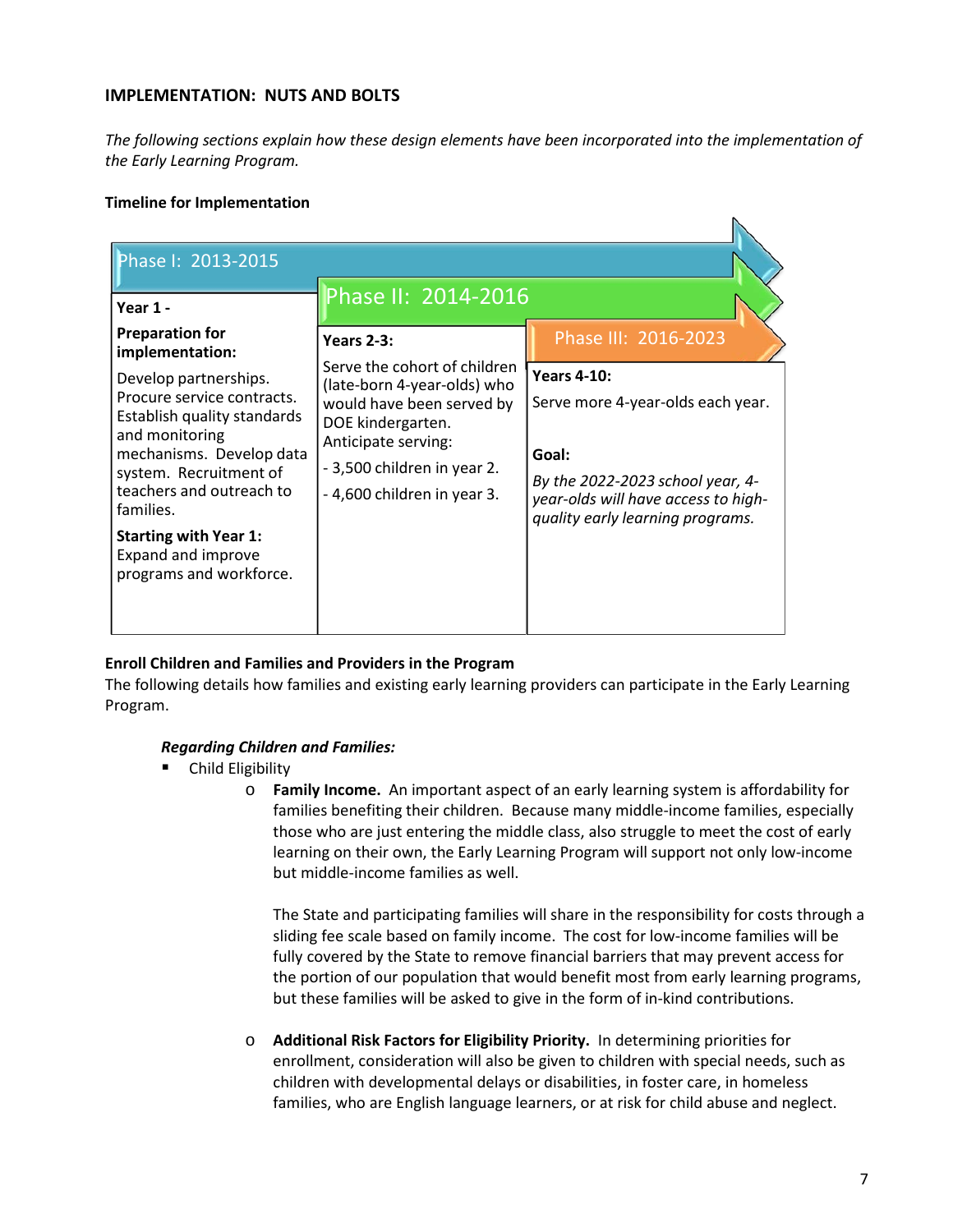- Application and Enrollment
	- o To provide equitable access for eligible children, families of all eligible children must be aware of the opportunity available to them. EOEL will conduct intensive outreach activities.
	- o EOEL intends to simplify the application and enrollment process for families as much as possible.
	- o A selection process may be designed to address situations in which the anticipated number of eligible children in an area outnumbers the spaces or funding available to serve them.
	- o Upon enrollment of the child with a participating provider in the Early Learning Program, families will enter into agreements that include a commitment to ensure their child's regular attendance and their own involvement in family engagement activities.

# *Regarding Providers:*

The goal is to include the following settings through contracts for services: center-based preschools, DOE school-based preschools, group child care homes, family child care homes, and family-child interaction learning programs.



- 1. EOEL will develop a contracting process that includes RFPs, contracting, contract auditing, quality improvement, and data management, that involves:
	- o Individual early learning programs;
	- o DOE. EOEL will contract with DOE for DOE school-based early learning services; and
	- o DHS. EOEL may contract with DHS for delivery of subsidies to DHS-licensed child care providers on behalf of families.
- 2. Individual early learning providers will submit proposals for services indicating:
	- o Number of classrooms available and number of eligible children (a minimum of 10) who can be served;
	- o DHS licensure (except in the case of DOE); and
	- o Plans to meet and maintain quality standards established by EOEL.
- 3. Providers that have been selected to participate in the Early Learning Program will accept participating children into their programs.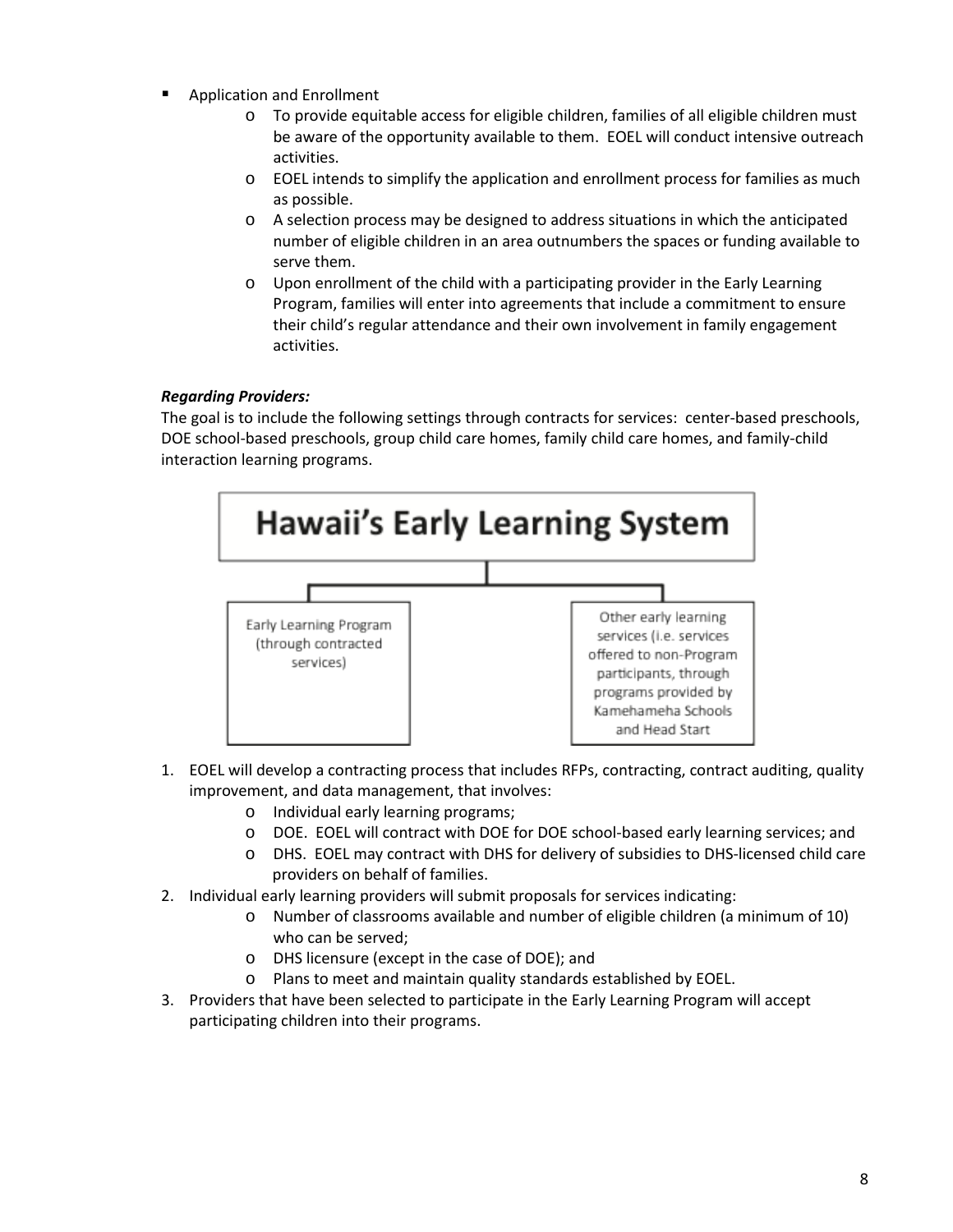# **Build Physical Capacity**

Some of the methods EOEL will explore to expand facilities include:

- Working with DOE to identify unused classrooms that can be converted for early learning and facilitating partnerships between principals and program directors to use the spaces;
- Seeking capital improvement project (CIP) funds to:
	- o Add more Pre-Plus facilities those developed and built by the State on DOE elementary school campuses and operated by private preschool providers – in areas where need is indicated; and
	- o Assist private providers who wish to expand in areas where the Early Learning Program has identified the greatest need for services;
- Encouraging partnerships between Head Start providers and other providers to increase opportunities for Head Start-eligible children in areas where Head Start programs are lacking;
- Encouraging partnerships in which DOE special education preschool teachers teach full-inclusion classrooms in private early learning settings. This expands on DOE's creation of full-inclusion classrooms in which special education preschoolers are joined by typically developing children from the community, a strategy that is already providing additional spaces for four-year-olds. The typically developing children learn empathy and can serve as role models for the special education students;
- **If all identifying and publicizing the low-cost loan and grant opportunities available to providers, such all i** as those offered through the U.S. Department of Agriculture's Rural Development Program; and
- Initiating discussions between DHS and DOE to address barriers that DOE encounters in meeting DHS licensing standards.

# **Build a Qualified Workforce**

EOEL will assess needs and design effective strategies to ensure that the Early Learning Program and the entire early learning system in Hawaii can rely on a well-qualified and appropriately compensated workforce, building on the work of Hawaii Careers with Young Children, including:

- Conducting a study to assess the capacity and effectiveness of Hawaii's higher education institutions to support workforce preparation and professional development of the early childhood workforce. The findings will help guide next steps in offering opportunities for early learning staff to advance their education and careers;
- **Examblishing a higher education subsidy program. The subsidy program aims to assist individuals** who are pursuing their associate's degrees and bachelor's degrees, up to 100 individuals each on an annual basis, or getting much-needed early childhood coursework. This will give a boost to potential and current educators; and
- Building a network of community-based services to staff, including local outreach and recruitment efforts, academic and career advisement, and job-embedded training opportunities and technical assistance on such topics as highly effective learning environments and teaching strategies for at-risk children.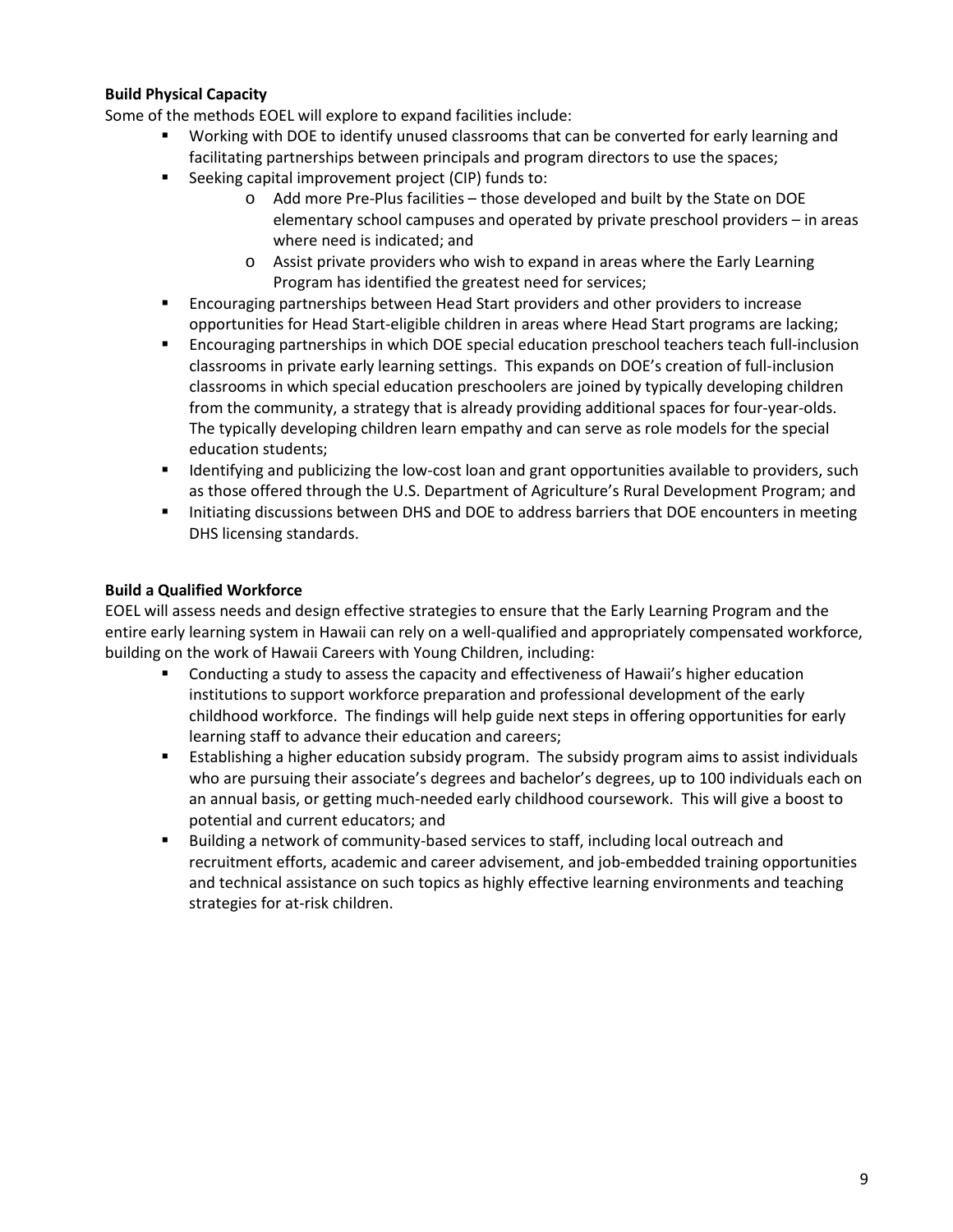# **Ensure Adherence to Early Learning Program Standards and Demonstration of Continuous Quality Assurance**

In developing program standards, EOEL will explore using research-based policies and benchmarks of highquality programming such as those identified by National Institute for Early Education Research:

| <b>Policy</b>                             | <b>Quality Benchmark</b>                               |
|-------------------------------------------|--------------------------------------------------------|
| Early learning standards*                 | Comprehensive                                          |
| Teacher degree                            | Bachelor's                                             |
| Teaching specialized training             | Specializing in pre-kindergarten                       |
| Assistant teacher degree                  | Child Development Associate or equivalent              |
| Teacher in-service                        | At least 15 hours each year                            |
| Maximum class size                        | 20 or fewer                                            |
| Staff-child ratios                        | 1:10 or better                                         |
| Screening, referral, and support services | Vision, hearing, health, and one other support service |
| <b>Meals</b>                              | At least one each day                                  |
| Monitoring                                | Conduct site visits                                    |

*\*EOEL will use the new Hawaii Early Learning and Development Standards (HELDS), a comprehensive, research-based set of early learning standards that address the following areas of child development: physical well-being, health, and motor development; social and emotional development; approaches to learning; cognitive and general knowledge; and*  language and literacy. HELDs will help identify the expectations of knowledge and behavior for children from birth *through kindergarten entry.* 

EOEL will also develop standards for family engagement. Partnering with families is critical to children's success as learners and students, as families are children's first teachers.

Participating providers will be required to meet program standards established by EOEL or design plans detailing how they intend to reach these standards within a given timeline.

Participating providers will also agree to engage in continuous quality assurance activities that are eventually assessed, monitored, and supported by a Quality Rating and Improvement System (QRIS). Nationally, QRIS has become an essential strategy in early learning system development by aligning standards across sectors, driving quality improvement, assuring accountability, and communicating quality levels to consumers seeking early childhood services. With Hawaii's QRIS, EOEL will establish a pathway tied to QRIS levels to encourage providers to move from a starting level to reach the target standards within a designated period of time. QRIS participation will provide significant benefits to providers, including coaching resources, targeted technical assistance, and incentives and rewards.

Hawaii is in the early stages of piloting and evaluating a QRIS. The results of the evaluation, expected to be completed in 2014, will guide next steps in the QRIS' development. While its final design may differ from its pilot-phase design, EOEL believes the future QRIS should be sufficiently funded to incorporate critical elements needed to support participating providers of the Early Learning Program, such as coaching and financial awards for reaching and maintaining progressively higher levels of quality. EOEL will establish monitoring mechanisms to ensure providers are accountable to the requirements as well as receiving support for continuous improvement.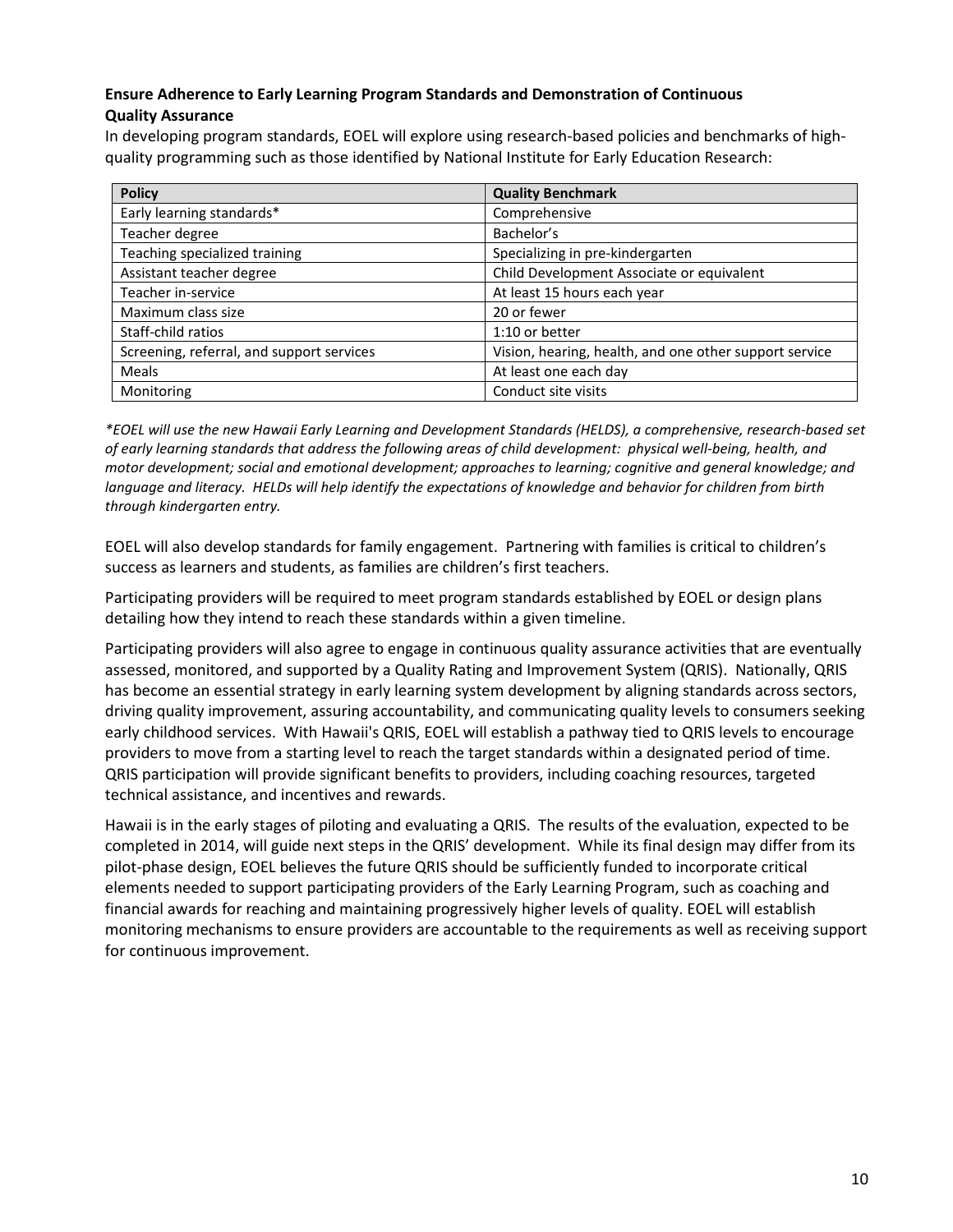# **Employ the P-3 Approach**

Participating providers will be encouraged to use the P-3 approach in their programs, which incorporates eight broad elements:

- Ensuring resources for cross-sector work between pre-kindergarten and K-3;
- Assuring administrator and teacher quality and capacity;
- Assuring effective teaching strategies;
- Aligning and balancing instructional tools (e.g., standards, curricula, instruction, and assessments);
- **Ensuring appropriate learning environments;**
- **IMPLEMENTIGE META-DRIGHTER** Improvements;
- Working to engage and partner with families; and
- **Assuring access, transitions, and pathways.**

EOEL is working with P-3 to develop, for incorporation into the Program:

- A curriculum guide and other resources based on HELDS; and
- A kindergarten entry assessment. In the interim, EOEL can review the results of the Hawaii State School Readiness Assessment (HSSRA) to determine outcomes. HSSRA is conducted and reported each year by the Good Beginnings Alliance (GBA) in partnership with DOE and consists of a report on children's readiness to learn successfully upon entry into kindergarten and another report on schools' readiness successfully support learning of its entering kindergartners. The effectiveness of the Early Learning Program should be reflected in these two reports.

# **Public Engagement and Family Outreach and Recruitment**

# *For the General Public:*

A broad communications effort has been and will continue to be undertaken to promote the importance of early learning and create awareness about the Program.

To assist with the extensive statewide communication that is needed, which will involve a variety of media and audiences, EOEL will collaborate with the communications team of the Office of the Governor, various State agencies, and other organizations. For example, GBA's *Be My Voice!* Hawaii campaign has already launched efforts to educate the public about how early learning improves outcomes for children and strengthen the public's will to support investment in high-quality early learning.

# *For Hard-to-reach Families:*

Intensive community outreach and recruitment efforts will be conducted to enroll hard-to-reach families in the Early Learning Program, especially in areas with large percentages of low-income families. Consumer resource and referral services will be made available to provide families with information about the Program and connect them with participating early learning providers who can meet their needs for services.

EOEL intends to partner with community organizations that are best equipped to reach families in their area and possibly already involved in similar outreach and recruitment activities. EOEL will support the expansion of these existing services and help make them available in communities that lack the services.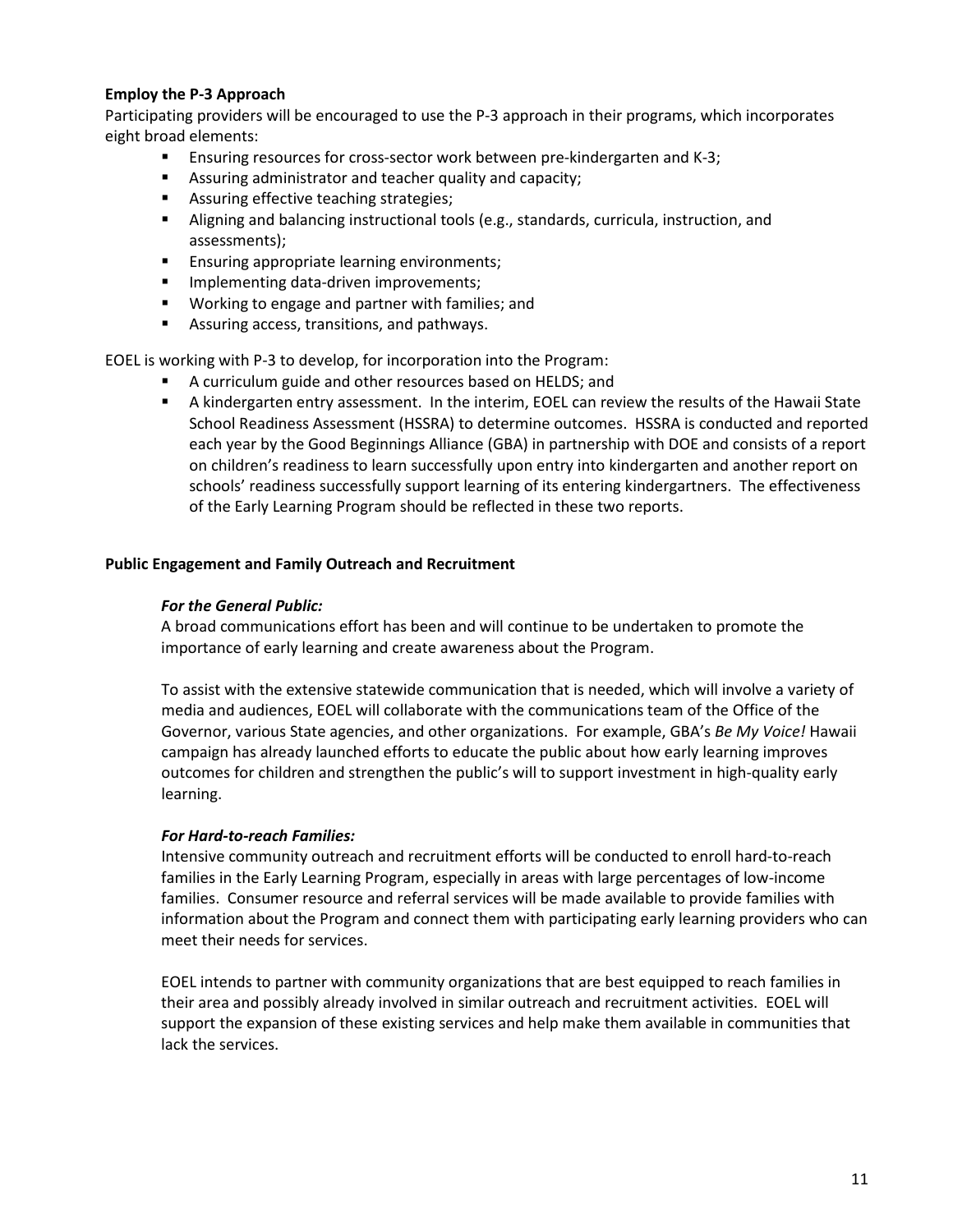# **Establish a Data System**

EOEL will continue to collect, analyze, and organize data related to early learning from multiple sources, as it has been doing to craft plans for the Early Learning Program. EOEL's plans for a data system include:

- Working together with UH, P-20, and the State Longitudinal Database development team as they begin to add information about children in early learning programs to the longitudinal database; and
- Developing systems to manage data on the programs, staff, and children participating in the Early Learning Program to track budgets and expenditures and monitor statistics. It will be important to combine statistical information about the services offered through the Early Learning Program and those of other early learning providers throughout the state and by island, school district, and school complex area, to provide a comprehensive picture of program enrollment and related information. EOEL will request technical assistance from the State's Office of Information Management and Technology to address these data needs.
	- o Some of the types of information EOEL will collect for program monitoring purposes include: program records, classroom quality data, child outcome data, program facilities, safety ratings, program self-assessments and annual reports, and program outcome data.

# **Evaluate the Early Learning Program**

Evaluation will be done starting with the first year of implementation (2014-2015) and every other year thereafter (beginning 2016-2017) to assess the Program's progress toward its goals and objectives and allow time to implement recommendations for improvement and make mid-course corrections.

# **INVESTMENT**

The Governor has proposed the following investment in the Early Learning Program for the 2013-2015 biennium.

| <b>Elements</b>          | FY 2013-2014 | FY 2014-2015            |
|--------------------------|--------------|-------------------------|
| <b>EOEL</b>              | \$0.6        | \$0.7                   |
| <b>Capacity Building</b> |              |                         |
| & Quality Assurance      | \$2.9        | \$5.3                   |
| <b>Direct Services</b>   |              | \$22.9                  |
|                          | n/a          | (for $3,472$ children*) |
| <b>Total</b>             | \$3.5        | \$28.9                  |

#### **Summary of Investment (in millions)**

*\*It is estimated that there will be 3,472 late-born four-year-olds throughout the state who will be eligible to participate in the Program in the 2014-2015 school year. This number is based on DOE estimates and takes into account those who are served by early learning providers with their own funding streams.*

Element descriptions:

- EOEL = coordination and management of early learning system
- Capacity building & quality assurance = efforts to increase and improve programs and workforce; public engagement and family outreach and recruitment; subsidies application/eligibility processing; data systems; and evaluation.
- Direct services = school-day/school-year for four-year-olds, with priority for late-borns in FY15 and FY16, with sliding fee scale or family participation requirements. More four-year-olds to be added beginning FY17.